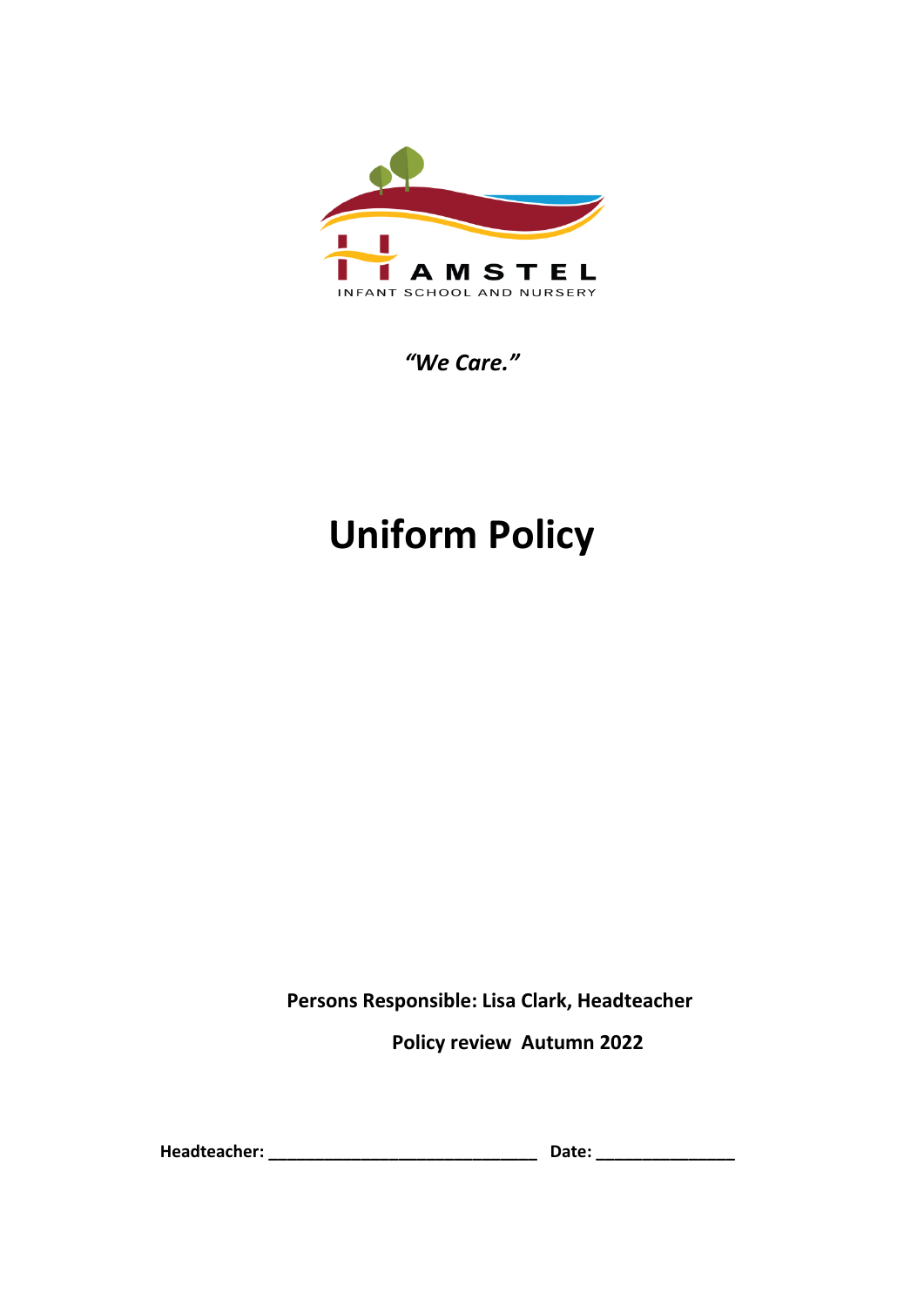# Introduction

Hamstel Infant School and Nursery has reviewed and developed their school uniform policy. It should be read alongside the statutory guidance on the [cost of school uniforms.](https://www.gov.uk/government/publications/cost-of-school-uniforms/cost-of-school-uniforms)

This policy is to ensure that we comply with our obligations under the [Human Rights Act 1998](https://www.legislation.gov.uk/ukpga/1998/42/contents) and the [Equality Act 2010.](https://www.legislation.gov.uk/ukpga/2010/15/contents)

The term 'governing board' in this guidance refers to the board of trustees for an academy trust.

Throughout this guidance, 'parents' should be taken to include all those with parental responsibility, including guardians and carers.

Our policy on school uniform

It is for the school to decide:

- rules around appearance
- whether there should be a school uniform policy and if so, what that should be
- how the uniform should be sourced

These duties are placed upon all governing boards by statute to ensure that school policies promote good behaviour and discipline amongst the pupil body.

We strongly encourage the wearing of uniform as it can play a key role in:

- promoting the ethos of a school
- providing a sense of belonging and identity
- setting an appropriate tone for education

# Requirements for governing boards

Hamstel Infant School and Nursery will ensure that in developing and implementing their uniform policy, they comply with the Human Rights Act 1998 and Equality Act 2010 and take into account key considerations such as safeguarding requirements and the health and safety of their pupils.

To help us meet these requirements, we have considered the views of parents and pupils when making any significant changes.

We have considered how the introduction of the proposed uniform policy might affect groups represented in the school, especially those who share protected characteristics as defined by the Equality Act 2010

We have considered how comfortable the proposed uniform will be for our young pupils and will take a sensible approach to allow for exceptions to be made during extreme weather.

We will ensure that our uniform is suitable and safe for pupils who walk or cycle to school, for instance, by allowing pupils to wear a coat which they could be visible in when it is dark going home. We have chosen a PE kit which is practical, comfortable, appropriate to the activity involved and affordable.

# Other factors to consider

Outside of their responsibilities to comply with all relevant legislation, we have considered other relevant factors. For instance, manufacturing items of clothing can have a significant impact on the environment and in response will be able to offer second hand items to support this. We have considered the environmental impact of our uniform and have considered how any branded items if they choose to have them, are sourced.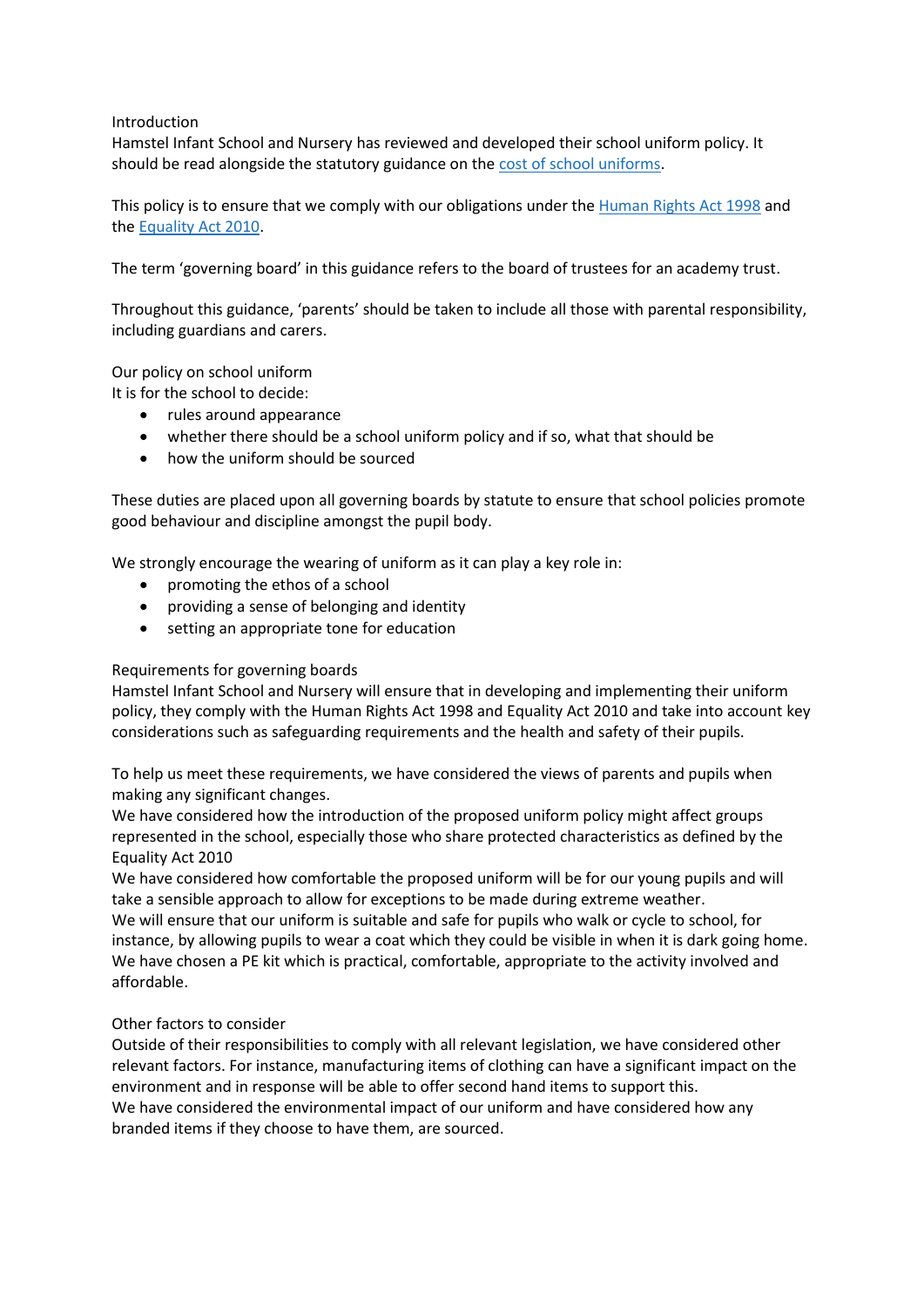#### Reviewing your policy

We will review our policy at appropriate intervals to ensure that it is still fit for purpose. Reviewing a policy does not necessarily have to result in changes being made.

#### Cost considerations

Buying a school uniform can be expensive and can place an unreasonable burden on families. Our uniform options have been considered so as not to be so expensive as to leave pupils or their families feeling unable to apply to, or attend, a school of their choice, due to the cost of the uniform.

We have given high priority to cost considerations. We have issued statutory guidance on the cost of [school uniforms,](https://www.gov.uk/government/publications/cost-of-school-uniforms/cost-of-school-uniforms) to support us developing and implementing our uniform policy.

#### Human rights, equality and discrimination considerations

When making decisions about our uniform policy, we have regard to our obligations under the [Human Rights Act 1998](https://www.legislation.gov.uk/ukpga/1998/42/contents) and the [Equality Act 2010.](https://www.legislation.gov.uk/ukpga/2010/15/contents) We have considered the impact of our policy on pupils who share a protected characteristic.

The relevant protected characteristics we have considered when developing and implementing our uniform policy include:

Gender, religion or belief, race (including colour, nationality, ethnic or national origin), disability, gender reassignment.

We aim for our uniform policy to be as inclusive as possible, and have been considerate in the implementation of our uniform policy so that all pupils are able to wear the uniform.

#### Religion or beliefs

Some religions and beliefs require their members to conform to a particular dress code or to otherwise outwardly manifest their belief. We ensure we are sensitive to the needs of different cultures, races and religions and act reasonably in accommodating these needs, without compromising important school policies, such as school safety or discipline. It should be possible for most religious requirements to be met within our school uniform policy and we will act reasonably through consultation and dialogue in accommodating these.

# Discrimination

In developing and implementing our school uniform policy, we have considered our obligations not to discriminate unlawfully. For example, whilst we can designate different uniform requirements for boys and girls, girls' uniforms should not be significantly more expensive than boys' or vice-versa, as this may constitute unlawful sex discrimination.

Even when this policy has been agreed, we will be willing to allow for some individual variations to their uniform policy, where necessary to avoid indirect discrimination. For instance, reasonable adjustments must be made, as appropriate, for pupils with a disability.

#### Complaints and challenges to school uniform policy

Disputes about school uniforms should be resolved locally and should be pursued in accordance with the school's complaints policy. Parents should be able to lodge their complaints and objections easily. A school uniform should be inclusive, where the subject of a complaint is due to a pupil's protected characteristic, we will carefully consider requests to vary our uniform policy.

#### Pupil non-compliance

This will be carried out in accordance with the school's published behaviour policy. We would expect to deal with pupil non-compliance in a proportionate and fair way.